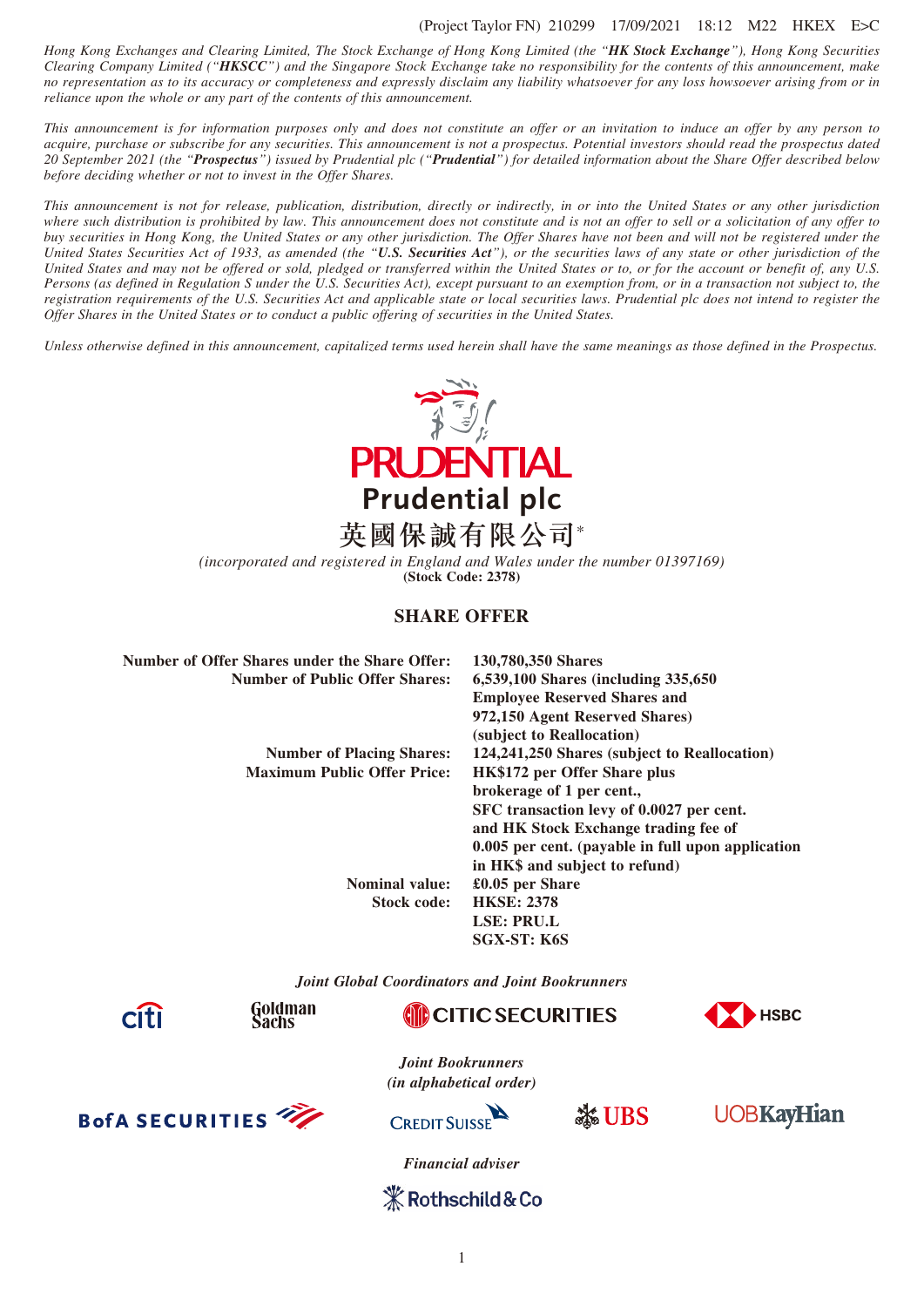# **FULLY ELECTRONIC APPLICATION PROCESS**

**Prudential has adopted a fully electronic application process for the Public Offer. Neither printed copies of the Prospectus nor printed copies of any application forms will be provided to the general public in relation to the Public Offer.**

**The Prospectus is available at the website of the HK Stock Exchange at www.hkexnews.hk and Prudential's website at www.prudentialplc.com. If you require a printed copy of the Prospectus, you may download and print the Prospectus from the website addresses above.**

To apply for the Public Offer Shares, you may:

- (1) apply online through the **White Form eIPO** service at **www.eipo.com.hk**; or
- (2) apply by giving electronic application instructions to HKSCC via CCASS, including by:
	- instructing your broker or custodian who is a CCASS Clearing Participant or a CCASS Custodian Participant to give electronic application instructions via CCASS terminals to apply for the Public Offer Shares on your behalf; or
	- (if you are an existing CCASS Investor Participant) giving electronic application instructions through the CCASS Internet System (https://ip.ccass.com) or through the CCASS phone System by calling +852 2979 7888 (using the procedures in HKSCC's "An Operating Guide for Investor Participants" in effect from time to time). HKSCC can also input electronic application instructions for CCASS Investor Participants through HKSCC's Customer Service Centre at 1/F, One & Two Exchange Square, 8 Connaught Place, Central, Hong Kong by completing an input request.

To apply for the Employee Reserved Shares, you may apply online through the Pink Form eIPO service at **www.eipo.com.hk**.

To apply for the Agent Reserved Shares, you may apply online through the Blue Form eIPO service at **www.eipo.com.hk**.

If you have any question about the application for the Public Offer Shares, the Employee Reserved Shares or the Agent Reserved Shares, you may call the enquiry hotline of the Hong Kong Share Registrar and eIPO Service Provider, Computershare Hong Kong Investor Services Limited, both at +852 2862 8600 on the following dates:

- 9:00 a.m. to 9:00 p.m. Monday, 20 September 2021
- 9:00 a.m. to 9:00 p.m. Tuesday, 21 September 2021
- 9:00 a.m. to  $6:00$  p.m. Wednesday, 22 September 2021
- 9:00 a.m. to 9:00 p.m. Thursday, 23 September 2021
- 9:00 a.m. to  $12:00$  noon Friday, 24 September 2021

Prudential will not provide any physical channels to accept any application for the Public Offer Shares by the public, the Employee Reserved Shares by Eligible Employees or the Agent Reserved Shares by Eligible Agents. The contents of the electronic version of the Prospectus are identical to the printed prospectus as registered with the Registrar of Companies in Hong Kong pursuant to section 342C of the Companies (Winding Up and Miscellaneous Provisions) Ordinance.

If you are an intermediary, broker or agent, please remind your customers, clients or principals, as applicable, that the Prospectus is available online at the website addresses above.

Please refer to the section headed "How to Apply for Public Offer Shares, Employee Reserved Shares and Agent Reserved Shares" in the Prospectus for further details of the procedures through which you can apply for the Public Offer Shares, Employee Reserved Shares and Agent Reserved Shares electronically.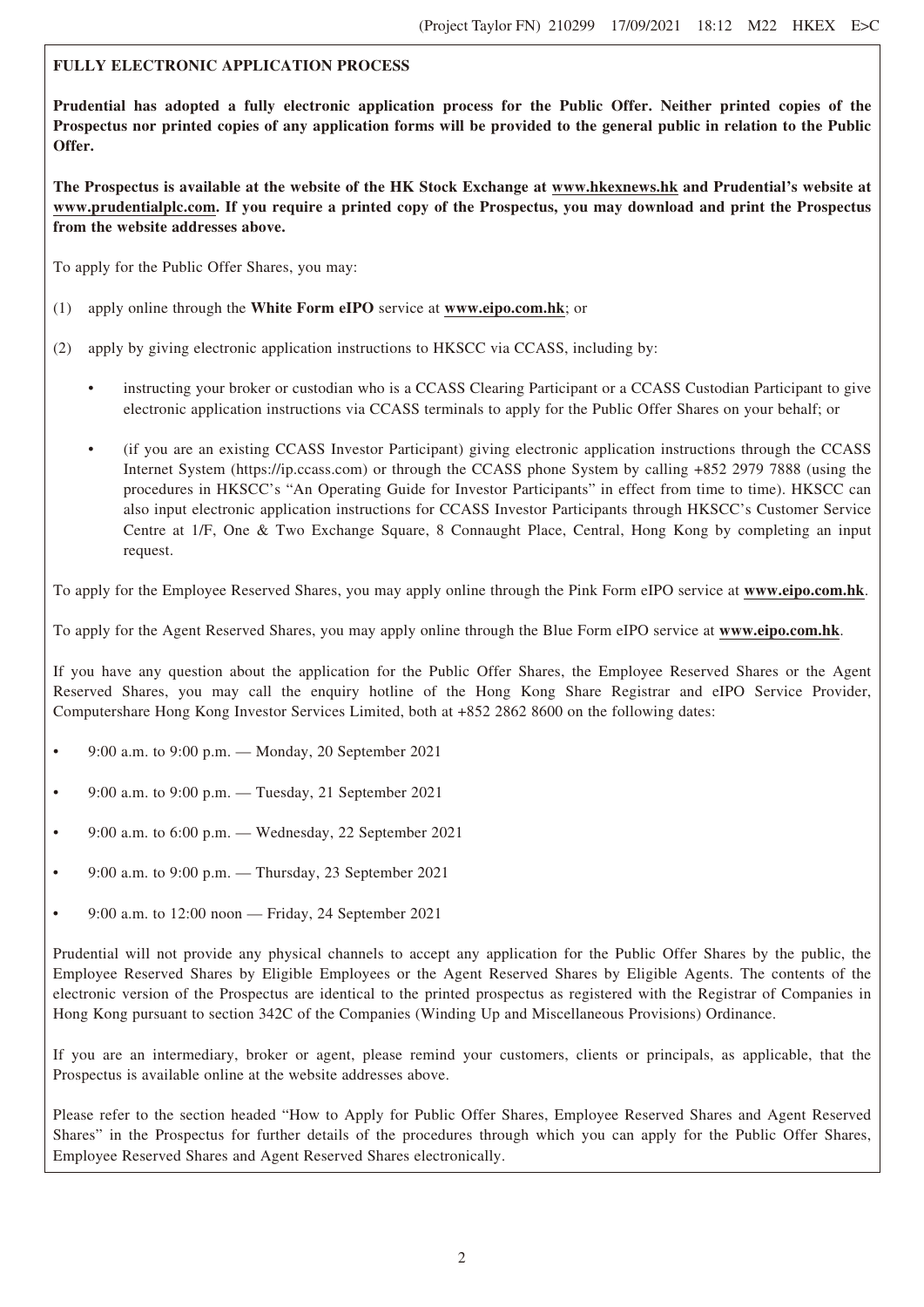Your application for Public Offer Shares must be for a minimum of 50 Public Offer Shares and in one of the numbers set out in the table below. You are required to pay the amount next to the number of Public Offer Shares you select. The amount payable is based on the maximum Public Offer Price (subject to refund) and inclusive of brokerage of 1 per cent., SFC transaction levy of 0.0027 per cent. and HK Stock Exchange trading fee of 0.005 per cent.

| No. of Public<br><b>Offer Shares</b><br>applied for | Amount<br>payable on<br>application<br>HK\$ | <b>No. of Public</b><br><b>Offer Shares</b><br>applied for | Amount<br>payable on<br>application<br>HK\$ | No. of Public<br><b>Offer Shares</b><br>applied for | Amount<br>payable on<br>application<br>HK\$ | No. of Public<br><b>Offer Shares</b><br>applied for | Amount<br>payable on<br>application<br><b>HK\$</b> |
|-----------------------------------------------------|---------------------------------------------|------------------------------------------------------------|---------------------------------------------|-----------------------------------------------------|---------------------------------------------|-----------------------------------------------------|----------------------------------------------------|
| 50                                                  | 8,686.66                                    | 800                                                        | 138,986.60                                  | 7,000                                               | 1,216,132.71                                | 100,000                                             | 17,373,324.40                                      |
| 100                                                 | 17,373.32                                   | 900                                                        | 156,359.92                                  | 8,000                                               | 1,389,865.95                                | 200,000                                             | 34,746,648.80                                      |
| 150                                                 | 26,059.99                                   | 1,000                                                      | 173,733.24                                  | 9,000                                               | 1,563,599.20                                | 300,000                                             | 52,119,973.20                                      |
| 200                                                 | 34,746.65                                   | 1,500                                                      | 260,599.87                                  | 10,000                                              | 1,737,332.44                                | 400,000                                             | 69,493,297.60                                      |
| 250                                                 | 43,433.31                                   | 2,000                                                      | 347,466.49                                  | 20,000                                              | 3,474,664.88                                | 500,000                                             | 86,866,622.00                                      |
| 300                                                 | 52,119.97                                   | 2,500                                                      | 434, 333. 11                                | 30,000                                              | 5,211,997.32                                | 1,000,000                                           | 173,733,244.00                                     |
| 350                                                 | 60,806.64                                   | 3,000                                                      | 521,199.73                                  | 40,000                                              | 6.949.329.76                                | 1,500,000                                           | 260,599,866.00                                     |
| 400                                                 | 69.493.30                                   | 3,500                                                      | 608,066.35                                  | 50,000                                              | 8.686.662.20                                | 2,000,000                                           | 347,466,488.00                                     |
| 450                                                 | 78,179.96                                   | 4,000                                                      | 694,932.98                                  | 60,000                                              | 10,423,994.64                               | $2,615,650^{(1)}$                                   | 454, 425, 359. 67                                  |
| 500                                                 | 86,866.62                                   | 4,500                                                      | 781,799.60                                  | 70,000                                              | 12, 161, 327.08                             |                                                     |                                                    |
| 600                                                 | 104,239.95                                  | 5,000                                                      | 868,666.22                                  | 80,000                                              | 13,898,659.52                               |                                                     |                                                    |
| 700                                                 | 121.613.27                                  | 6,000                                                      | 1.042.399.46                                | 90,000                                              | 15.635.991.96                               |                                                     |                                                    |

(1) Maximum number of Public Offer Shares you may apply for.

No application for any other number of Public Offer Shares will be considered and any such application is liable to be rejected.

Your application for Employee Reserved Shares must be for a minimum of 50 Employee Reserved Shares and in one of the numbers set out in the table below. You are required to pay the amount next to the number of Public Offer Shares you select. The amount payable is based on the maximum Public Offer Price (subject to refund) and inclusive of brokerage of 1 per cent., SFC transaction levy of 0.0027 per cent. and HK Stock Exchange trading fee of 0.005 per cent.

| No. of Public<br><b>Offer Shares</b><br>applied for | Amount<br>payable on<br>application<br>HK\$ | No. of Public<br><b>Offer Shares</b><br>applied for | Amount<br>payable on<br>application<br>HK\$ | No. of Public<br><b>Offer Shares</b><br>applied for | Amount<br>payable on<br>application<br>HK\$ | No. of Public<br><b>Offer Shares</b><br>applied for | Amount<br>payable on<br>application<br><b>HK\$</b> |
|-----------------------------------------------------|---------------------------------------------|-----------------------------------------------------|---------------------------------------------|-----------------------------------------------------|---------------------------------------------|-----------------------------------------------------|----------------------------------------------------|
| 50                                                  | 8.686.66                                    | 550                                                 | 95,553.28                                   | 6.000                                               | 1.042.399.46                                | 70,000                                              | 12, 161, 327.08                                    |
| 100                                                 | 17,373.32                                   | 600                                                 | 104.239.95                                  | 7,000                                               | 1,216,132.71                                | 80,000                                              | 13,898,659.52                                      |
| 150                                                 | 26,059.99                                   | 700                                                 | 121,613.27                                  | 8,000                                               | 1,389,865.95                                | 90,000                                              | 15,635,991.96                                      |
| 200                                                 | 34,746.65                                   | 800                                                 | 138,986.60                                  | 9,000                                               | 1.563.599.20                                | 100,000                                             | 17,373,324.40                                      |
| 250                                                 | 43.433.31                                   | 900                                                 | 156.359.92                                  | 10,000                                              | 1.737.332.44                                | 150,000                                             | 26,059,986.60                                      |
| 300                                                 | 52,119.97                                   | 1,000                                               | 173,733.24                                  | 20,000                                              | 3,474,664.88                                | 200,000                                             | 34,746,648.80                                      |
| 350                                                 | 60,806.64                                   | 2,000                                               | 347,466.49                                  | 30,000                                              | 5.211.997.32                                | 250,000                                             | 43,433,311.00                                      |
| 400                                                 | 69,493.30                                   | 3,000                                               | 521,199.73                                  | 40,000                                              | 6,949,329.76                                | 300,000                                             | 52,119,973.20                                      |
| 450                                                 | 78.179.96                                   | 4,000                                               | 694,932.98                                  | 50,000                                              | 8,686,662.20                                | $335,650^{(1)}$                                     | 58, 313, 563. 35                                   |
| 500                                                 | 86,866.62                                   | 5,000                                               | 868,666.22                                  | 60,000                                              | 10,423,994.64                               |                                                     |                                                    |

(1) Maximum number of Employee Reserved Shares you may apply for.

No application for any other number of Employee Reserved Shares will be considered and any such application is liable to be rejected.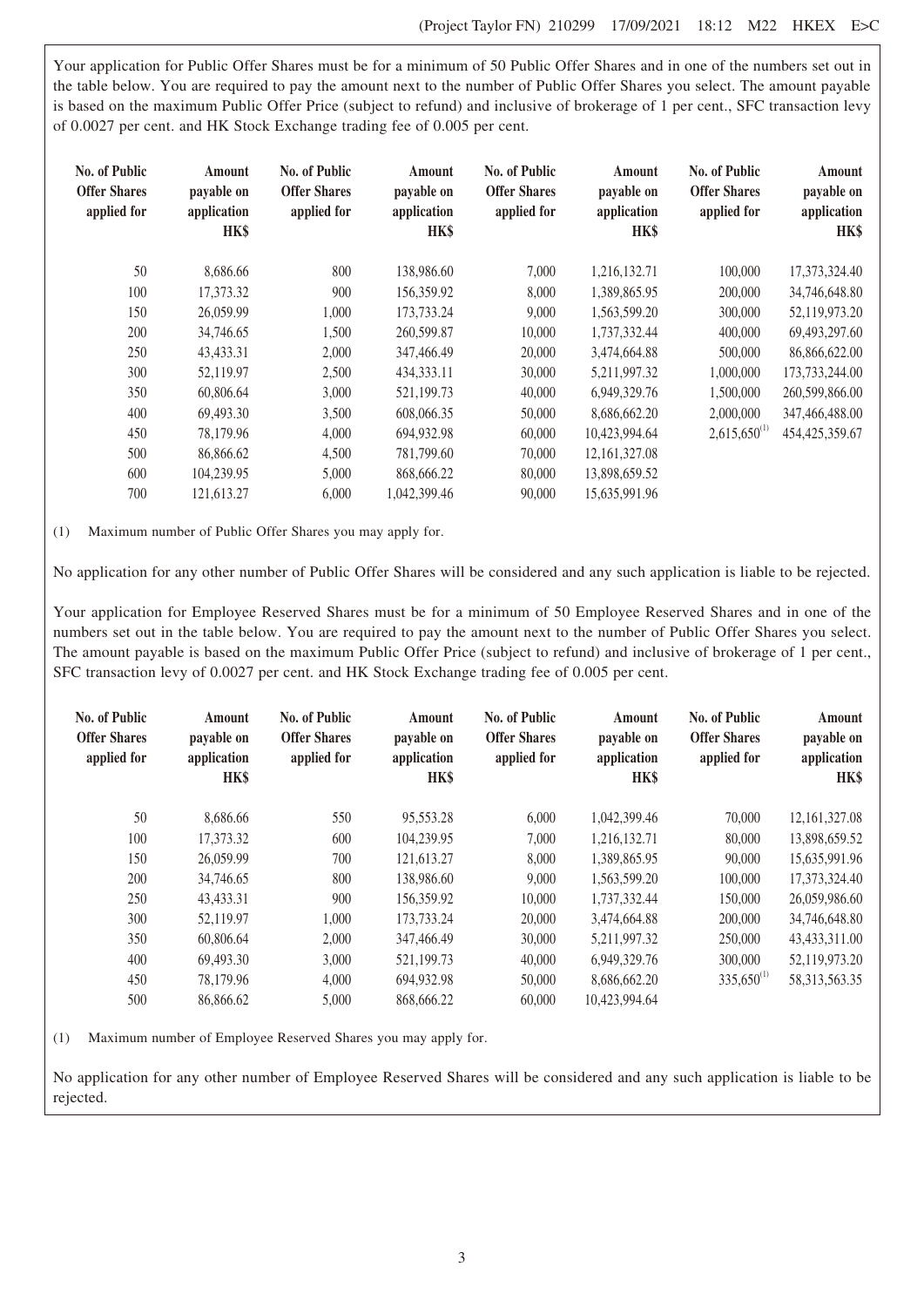Your application for Agent Reserved Shares must be for a minimum of 50 Agent Reserved Shares and in one of the numbers set out in the table below. You are required to pay the amount next to the number of Public Offer Shares you select. The amount payable is based on the maximum Public Offer Price (subject to refund) and inclusive of brokerage of 1 per cent., SFC transaction levy of 0.0027 per cent. and HK Stock Exchange trading fee of 0.005 per cent.

| <b>No. of Public</b><br><b>Offer Shares</b><br>applied for | Amount<br>payable on<br>application<br>HK\$ | No. of Public<br><b>Offer Shares</b><br>applied for | Amount<br>payable on<br>application<br>HK\$ | No. of Public<br><b>Offer Shares</b><br>applied for | Amount<br>payable on<br>application<br>HK\$ | No. of Public<br><b>Offer Shares</b><br>applied for | Amount<br>payable on<br>application<br>HK\$ |
|------------------------------------------------------------|---------------------------------------------|-----------------------------------------------------|---------------------------------------------|-----------------------------------------------------|---------------------------------------------|-----------------------------------------------------|---------------------------------------------|
| 50                                                         | 8,686.66                                    | 700                                                 | 121,613.27                                  | 6,000                                               | 1,042,399.46                                | 90,000                                              | 15,635,991.96                               |
| 100                                                        | 17.373.32                                   | 800                                                 | 138,986.60                                  | 7.000                                               | 1,216,132.71                                | 100,000                                             | 17,373,324.40                               |
| 150                                                        | 26,059.99                                   | 900                                                 | 156,359.92                                  | 8,000                                               | 1,389,865.95                                | 200,000                                             | 34,746,648.80                               |
| 200                                                        | 34,746.65                                   | 1,000                                               | 173,733.24                                  | 9,000                                               | 1,563,599.20                                | 300,000                                             | 52,119,973.20                               |
| 250                                                        | 43,433.31                                   | 1,500                                               | 260,599.87                                  | 10,000                                              | 1.737.332.44                                | 400,000                                             | 69,493,297.60                               |
| 300                                                        | 52,119.97                                   | 2,000                                               | 347,466.49                                  | 20,000                                              | 3,474,664.88                                | 500,000                                             | 86,866,622.00                               |
| 350                                                        | 60,806.64                                   | 2,500                                               | 434, 333. 11                                | 30,000                                              | 5,211,997.32                                | 600,000                                             | 104,239,946.40                              |
| 400                                                        | 69,493.30                                   | 3,000                                               | 521,199.73                                  | 40,000                                              | 6,949,329.76                                | 700,000                                             | 121,613,270.80                              |
| 450                                                        | 78.179.96                                   | 3,500                                               | 608,066.35                                  | 50,000                                              | 8,686,662.20                                | 800,000                                             | 138,986,595.20                              |
| 500                                                        | 86,866.62                                   | 4,000                                               | 694,932.98                                  | 60,000                                              | 10,423,994.64                               | 900,000                                             | 156,359,919.60                              |
| 550                                                        | 95,553.28                                   | 4,500                                               | 781,799.60                                  | 70,000                                              | 12, 161, 327.08                             | $972,150^{(1)}$                                     | 168,894,773.15                              |
| 600                                                        | 104,239.95                                  | 5,000                                               | 868,666.22                                  | 80,000                                              | 13,898,659.52                               |                                                     |                                             |

(1) Maximum number of Agent Reserved Shares you may apply for.

No application for any other number of Agent Reserved Shares will be considered and any such application is liable to be rejected.

# **THE LISTING APPLICATION**

Application has been made to the Listing Committee of the HK Stock Exchange for approval for, and Prudential will seek a confirmation from the Singapore Stock Exchange for, the listing of, and permission to deal in, the Offer Shares to be allotted and issued pursuant to the Share Offer on the Main Board of the HK Stock Exchange. Application will also be made to the FCA for the Offer Shares to be listed on the premium listing segment of the Official List and to the London Stock Exchange for the Offer Shares to be admitted to the Main Market of the London Stock Exchange.

# **STRUCTURE OF THE SHARE OFFER**

The Share Offer comprises:

- (A) the Public Offer which will be offered to the public in Hong Kong of 6,539,100 Offer Shares (including 335,650 Employee Reserved Shares and 972,150 Agent Reserved Shares) (subject to Reallocation), representing 5 per cent. of the Offer Shares; and
- (B) the Placing which will be conditionally placed with selected professional, institutional and other investors of 124,241,250 Offer Shares (subject to Reallocation), representing 95 per cent. of the Offer Shares.

The total number of Offer Shares initially available for subscription under the Share Offer, being 130,780,350 Shares, represents approximately 5% of the total issued ordinary share capital of Prudential as at 1 April 2021.

Of the 6,539,100 Public Offer Shares being offered under the Public Offer, 335,650 Public Offer Shares (representing 0.26 per cent. of the total number of Offer Shares being offered under the Share Offer) are available for subscription by Eligible Employees on an assured and preferential basis under the Employee Preferential Offering, subject to the terms and conditions set out in the Prospectus and the designated Pink Form eIPO service website at www.eipo.com.hk.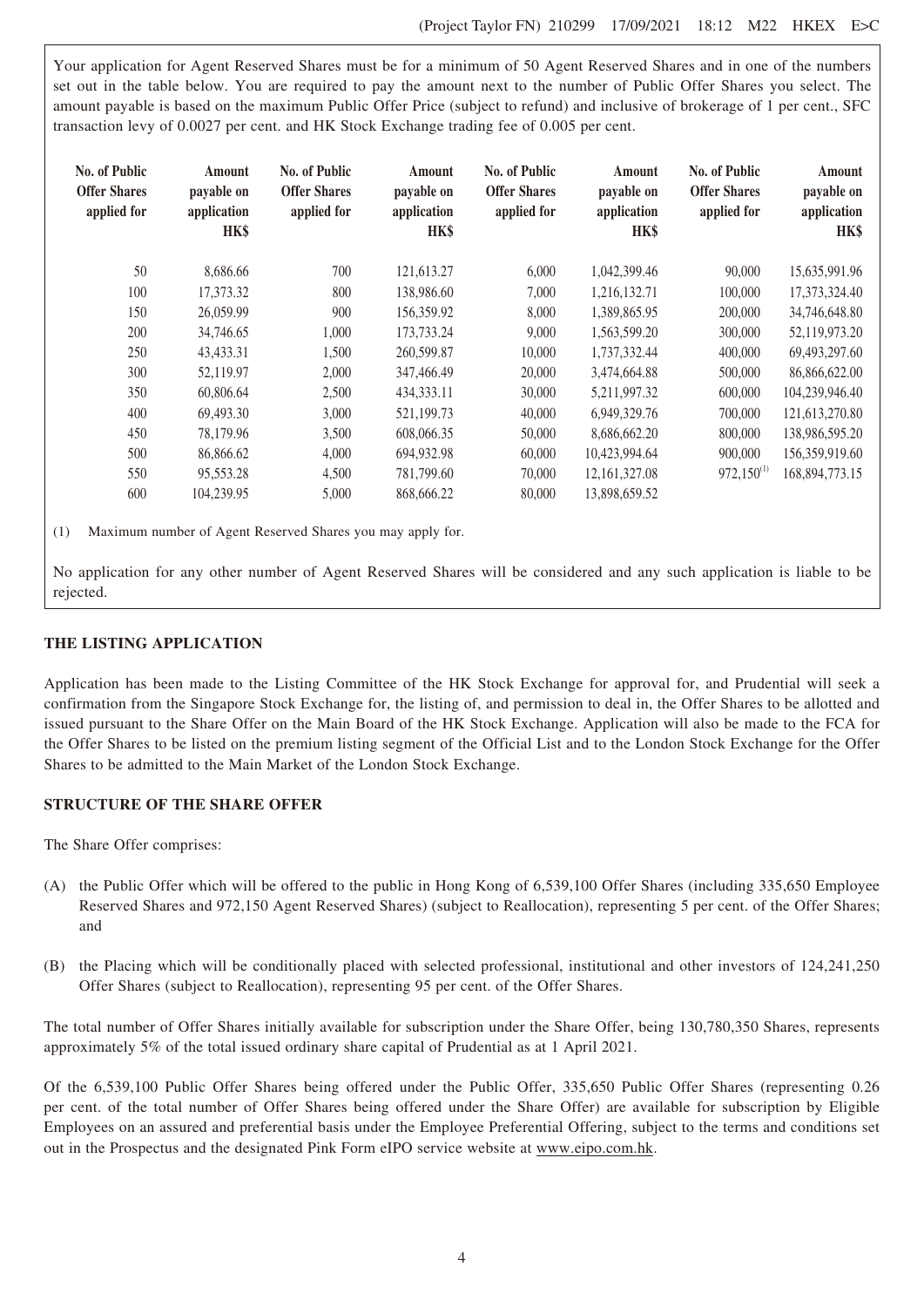# (Project Taylor FN) 210299 17/09/2021 18:12 M22 HKEX E>C

Of the 6,539,100 Public Offer Shares being offered under the Public Offer, 972,150 Public Offer Shares (representing 0.74 per cent. of the total number of Offer Shares being offered under the Share Offer) are available for subscription by Eligible Agents on an assured and preferential basis under the Agent Preferential Offering, subject to the terms and conditions set out in the Prospectus and the designated Blue Form eIPO service website at www.eipo.com.hk.

The Public Offer will be open to all members of the public in Hong Kong as well as to institutional and professional investors (acting in their capacity as members of the public in Hong Kong). Investors may apply for the Public Offer Shares or indicate an interest, if qualified to do so, for the Placing Shares, but may only receive Shares under either the Public Offer or the Placing.

The allocation of the Offer Shares between the Placing and the Public Offer is subject to reallocation as described in the section headed "Structure of the Share Offer" in the Prospectus. Under the reallocation and clawback mechanism described more fully in the Prospectus, the maximum number of Offer Shares which may be available for subscription under the Public Offer is 32,695,100 Offer Shares. In accordance with Guidance Letter HKEX-GL91-18 issued by the HK Stock Exchange, if such reallocation is done other than pursuant to the clawback mechanism as described in the section headed "Structure of the Share Offer — Reallocation and Clawback" in the Prospectus, the total number of Offer Shares that may be reallocated to the Public Offer following such reallocation shall not be more than double the initial allocation to the Public Offer (i.e. 13,078,200 Offer Shares, representing approximately 10 per cent. of the number of Offer Shares initially available under the Share Offer).

The Employee Reserved Shares which are offered under the Employee Preferential Offering to the Eligible Employees and the Agent Reserved Shares which are offered under the Agent Preferential Offering to the Eligible Agents will not be subject to Reallocation.

# **PRICING**

The maximum Public Offer Price will be not more than HK\$172 per Public Offer Share. Applicants under the Public Offer are required to pay, on application, the maximum Public Offer Price of HK\$172 per Public Offer Share in addition to any brokerage of 1.0 per cent., SFC transaction levy of 0.0027 per cent. and HK Stock Exchange trading fee of 0.005 per cent. payable on each Public Offer Share. If the Public Offer Price, as finally determined in the manner described in the section headed "Structure of the Share Offer — Price Determination of the Share Offer" in the Prospectus, is less than the maximum Public Offer Price of HK\$172 per Public Offer Share, appropriate refund payments (including the brokerage of 1.0 per cent., SFC transaction levy of 0.0027 per cent. and HK Stock Exchange trading fee of 0.005 per cent. attributable to the surplus application monies) will be made to successful applicants, without interest.

Prudential may set the Placing Offer Price at a level higher than the maximum Public Offer Price if (a) any of (i) the closing trading price of the Shares on the HK Stock Exchange, (ii) the Hong Kong dollar equivalent of the closing trading price of the Shares on the London Stock Exchange, (iii) the Hong Kong dollar equivalent of the closing trading price of the Shares on the Singapore Stock Exchange or (iv) the Hong Kong dollar equivalent of the closing trading price of the ADRs on the NYSE (on a per-Share converted basis) on the last trading day on or before the Price Determination Date were to exceed the maximum Public Offer Price and/or (b) Prudential believes that it is in its best interest as a listed company to set the Placing Offer Price at a level higher than the maximum Public Offer Price based on the level of interest expressed by professional and institutional investors during the bookbuilding process.

If the Placing Offer Price is set at or lower than the maximum Public Offer Price, the Public Offer Price will be set at such price which is equal to the Placing Offer Price. In no circumstances will Prudential set the Public Offer Price above the maximum Public Offer Price or the Placing Offer Price.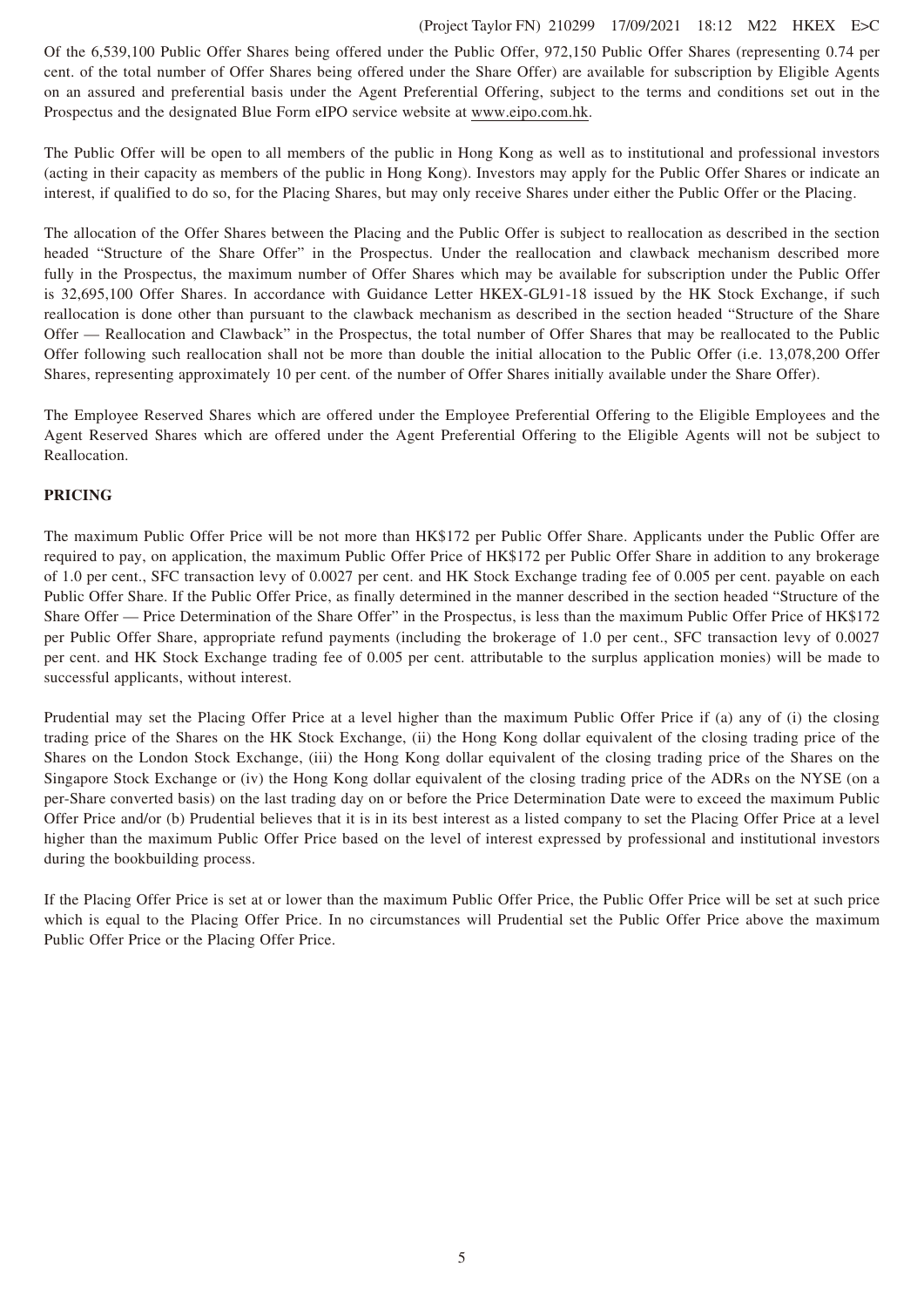#### **EXPECTED TIMETABLE**

*The application process for the Public Offer Shares, the Employee Reserved Shares and the Agent Reserved Shares will commence on Monday, 20 September 2021, the application results will be announced on Thursday, 30 September 2021 and the dealings in Public Offer Shares on the HK Stock Exchange are expected to commence on Monday, 4 October 2021. The application monies (including brokerage, SFC transaction levy and HK Stock Exchange trading fee) will be held by the Receiving Bank on behalf of Prudential and the refund monies, if any, will be returned to the applicants without interest on Thursday, 30 September 2021. Prospective investors should be aware that the Price Determination Date is expected to be on or about Saturday, 25 September 2021 and there will be a gap of eight clear days between the Price Determination Date and the Listing Date.*

If there is any change in the following expected timetable, Prudential will issue an announcement to be published on the websites of the HK Stock Exchange at www.hkexnews.hk and Prudential at www.prudentialplc.com.

| Latest time for completing electronic applications under White Form eIPO<br>service, Pink Form eIPO service and Blue Form eIPO service through the<br>designated website www.eipo.com.hk                                                                                                                                                                                                                                                                                                                                                                                                                                                                                                                                                                                               | 11:30 a.m. on Friday, 24 September 2021  |
|----------------------------------------------------------------------------------------------------------------------------------------------------------------------------------------------------------------------------------------------------------------------------------------------------------------------------------------------------------------------------------------------------------------------------------------------------------------------------------------------------------------------------------------------------------------------------------------------------------------------------------------------------------------------------------------------------------------------------------------------------------------------------------------|------------------------------------------|
| Application lists open                                                                                                                                                                                                                                                                                                                                                                                                                                                                                                                                                                                                                                                                                                                                                                 | 11:45 a.m. on Friday, 24 September 2021  |
| Latest time for giving electronic application instructions to HKSCC                                                                                                                                                                                                                                                                                                                                                                                                                                                                                                                                                                                                                                                                                                                    | 12:00 noon on Friday, 24 September 2021  |
| Latest time for completing payment of White Form eIPO, Pink Form eIPO and<br>Blue Form eIPO applications by effecting internet banking transfer(s) or PPS<br>payment transfer(s)                                                                                                                                                                                                                                                                                                                                                                                                                                                                                                                                                                                                       | 12:00 noon on Friday, 24 September 2021  |
| Application lists close                                                                                                                                                                                                                                                                                                                                                                                                                                                                                                                                                                                                                                                                                                                                                                | 12:00 noon on Friday, 24 September 2021  |
| <b>Expected Price Determination Date</b>                                                                                                                                                                                                                                                                                                                                                                                                                                                                                                                                                                                                                                                                                                                                               | Saturday, 25 September 2021              |
| Announcement of the Public Offer Price and the Placing Offer Price in Hong<br>Kong                                                                                                                                                                                                                                                                                                                                                                                                                                                                                                                                                                                                                                                                                                     | Sunday, 26 September 2021                |
| Announcement of the level of indications of interest in the Placing, level of<br>applications under the Public Offer, the Employee Preferential Offering and the<br>Agent Preferential Offering and the basis of allocation of the Public Offer Shares,<br>the Employee Reserved Shares and the Agent Reserved Shares to be published on<br>the website of the HK Stock Exchange at www.hkexnews.hk and on the website<br>of Prudential at www.prudentialplc.com                                                                                                                                                                                                                                                                                                                       | Thursday, 30 September 2021              |
| Results of allocations in the Public Offer (with successful applicants'<br>identification document numbers or Hong Kong business registration numbers,<br>where appropriate), Employee Preferential Offering and the Agent Preferential<br>Offering to be available through a variety of channels, including the website<br>of the HK Stock Exchange at www.hkexnews.hk, the website of Prudential at<br>www.prudentialplc.com and the designated website at www.iporesults.com.hk<br>(alternatively: English https://www.eipo.com.hk/en/Allotment; Chinese<br>https://www.eipo.com.hk/zh-hk/Allotment) as described in the section headed<br>"How to Apply for Public Offer Shares, Employee Reserved Shares and Agent<br>Reserved Shares — Publication of Results" in the Prospectus | Thursday, 30 September 2021              |
| Despatch/Collection of share certificates or deposit of share certificates into<br>CCASS in respect of wholly or partially successful applications pursuant to the<br>Public Offer, the Employee Preferential Offering and the Agent Preferential<br>Offering                                                                                                                                                                                                                                                                                                                                                                                                                                                                                                                          | on or before Thursday, 30 September 2021 |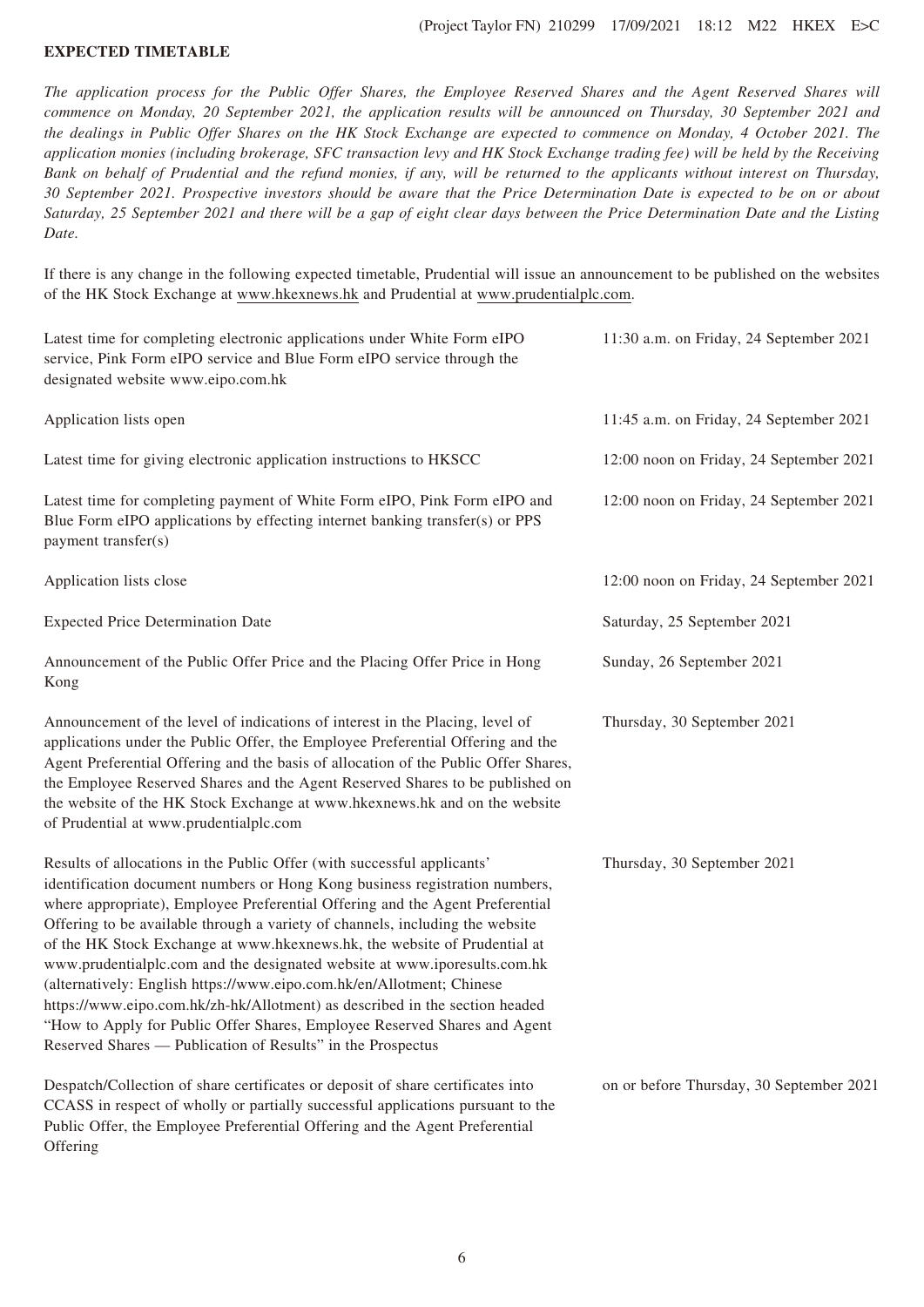| Despatch/Collection of e-Refund payment instructions/refund cheques in respect<br>of wholly or partially successful applications (where applicable) or wholly or<br>partially unsuccessful applications pursuant to the Public Offer, the Employee<br>Preferential Offering and the Agent Preferential Offering | on or before Thursday, 30 September 2021 |
|-----------------------------------------------------------------------------------------------------------------------------------------------------------------------------------------------------------------------------------------------------------------------------------------------------------------|------------------------------------------|
| Dealings in Public Offer Shares on the HK Stock Exchange commence                                                                                                                                                                                                                                               | 9:00 a.m. on Monday, 4 October 2021      |
| Admission to listing of Offer Shares on the Singapore Stock Exchange                                                                                                                                                                                                                                            | 9:00 a.m. on Monday, 4 October 2021      |
| Admission to trading of the Offer Shares on the Main Market of the London Stock<br>Exchange and admission of the Offer Shares to listing on the premium segment of                                                                                                                                              | $3:00$ p.m. on Monday, 4 October 2021    |

# **SETTLEMENT**

the Official List

Subject to the granting of listing of, and permission to deal in, the Offer Shares on the Main Board of the HK Stock Exchange, the Offer Shares will be accepted as eligible securities by HKSCC for deposit, clearance and settlement in CCASS with effect from the commencement date of dealings in the Offer Shares or such other date as determined by HKSCC. Settlement of transactions between participants of the HK Stock Exchange on any trading day is required to take place in CCASS on the second trading day thereafter. All activities under CCASS are subject to the General Rules of CCASS and CCASS Operational Procedures in effect from time to time. All necessary arrangements have been made to enable the Offer Shares to be admitted into CCASS.

# **ELECTRONIC APPLICATION CHANNELS**

**Applications for the Public Offer Shares, Employee Reserved Shares and Agent Reserved Shares will only be considered on the basis of the terms and conditions set out in the Prospectus and the relevant application channels.**

#### **1. White Form eIPO, Pink Form eIPO or Blue Form eIPO**

You may submit your application to the White Form eIPO service, Pink Form eIPO service or Blue Form eIPO service at www.eipo.com.hk (24 hours daily, except on the last application day) from 9:00 a.m. on Monday, 20 September 2021 until 11:30 a.m. on Friday, 24 September 2021 and the latest time for completing full payment of application monies in respect of such applications will be 12:00 noon on Friday, 24 September 2021 or such later time in the section headed "How to Apply for Public Offer Shares, Employee Reserved Shares and Agent Reserved Shares — Effect of Bad Weather on the Opening of the Application Lists" in the Prospectus.

# **2. Giving Electronic Application Instructions to HKSCC via CCASS**

CCASS Clearing/Custodian Participants can input electronic application instructions at the following times on the following dates:

- 9:00 a.m. to 8:30 p.m. Monday, 20 September 2021
- 8:00 a.m. to 8:30 p.m. Tuesday, 21 September 2021
- 8:00 a.m. to 8:30 p.m. Thursday, 23 September 2021
- 8:00 a.m. to 12:00 noon Friday, 24 September 2021

CCASS Investor Participants can input electronic application instructions from 9:00 a.m. on Monday, 20 September 2021 until 12:00 noon on Friday, 24 September 2021 (24 hours daily, except on Friday, 24 September 2021, the last application day).

The latest time for inputting your electronic application instructions will be 12:00 noon on Friday, 24 September 2021, the last application day or such later time as described in the section headed "How to Apply for Public Offer Shares, Employee Reserved Shares and Agent Reserved Shares — Effect of Bad Weather on the Opening of the Application Lists" in the Prospectus.